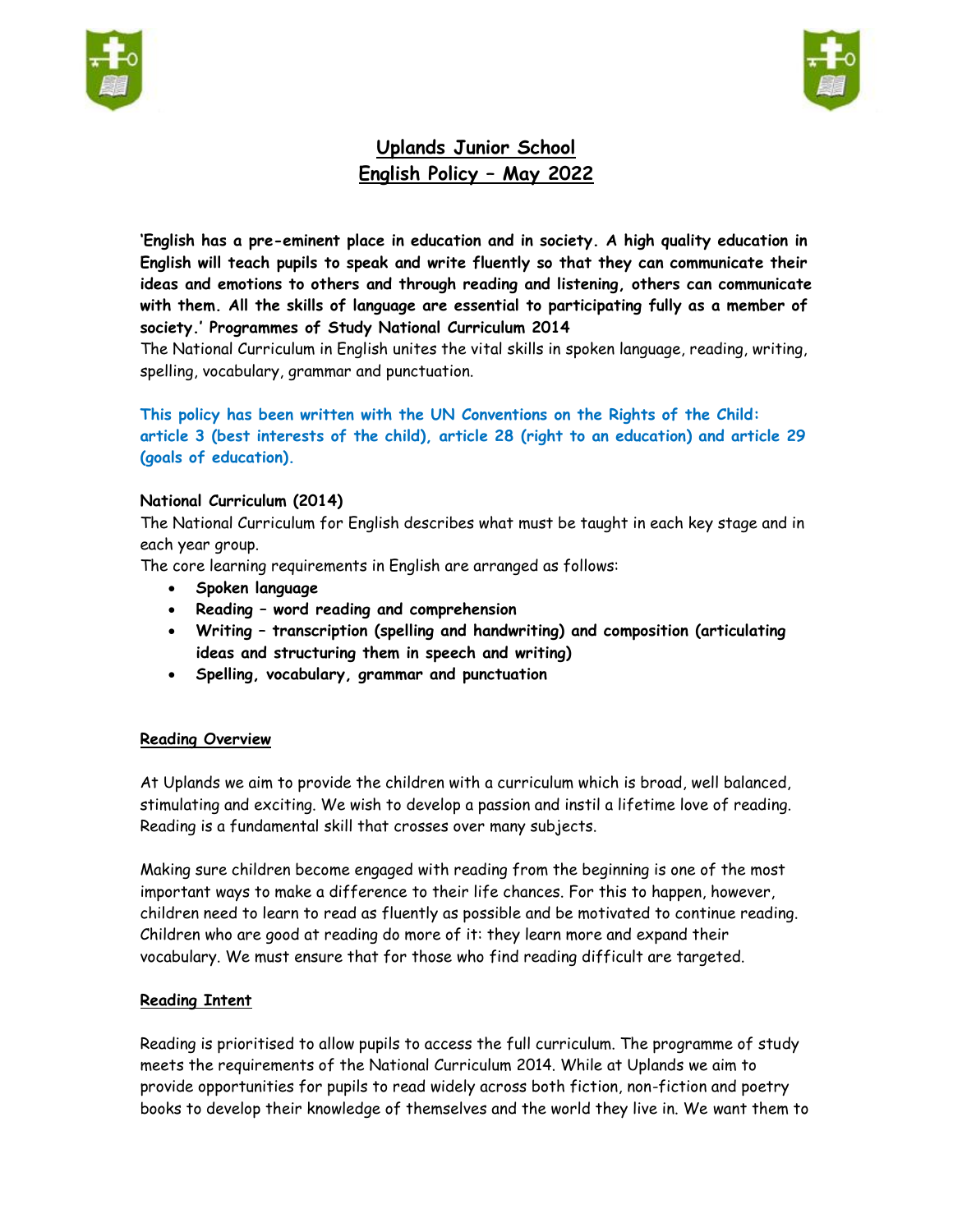establish an appreciation and love of reading to gain knowledge across the curriculum and develop their comprehension skills. By the end of the Key Stage it is our intention that children enjoy reading, read fluently and are able to confidently discuss the texts they read. Books are chosen to develop vocabulary, language comprehension and the enjoyment of reading. Children are also taught the natural link between reading widely and purposeful writing.

#### **Reading Implementation**

English lessons are taught on a daily basis with a joint focus on reading and writing. Book Talk occurs 4 times per week where the children practise their reading and their skills. Teachers vary their Book Talk groupings depending on the texts, the Gems (Domains) and the needs of the children. Reading gems describe the strands in which reading is taught through these include: Define, Retrieve, Summarise, Infer, Predict, Relate, Explore, Compare, Enjoy and Decode.

The children through a positive, inclusive and caring environment talk competently about the books using a range of Gems (Domains) .The teaching of reading provides opportunities for group work, mixed ability work, whole class teaching, independent work, peer assessment and self assessment. Comprehension lessons occur once a week where again reading skills are taught. These reading skills are also further developed and encouraged across all the curriculum.

We have a banded reading scheme so that children choose books appropriate for their ability. There are a range of books available. We don't follow one particular scheme but have books from various publishers such as Oxford and Collins. When they reach a reading age of 9  $\frac{1}{2}$  children can read books from our book corners, our library and from home as their reading book. The range of books available includes many by well-known and popular authors. With the consultation of the children, these are updated regularly.

The children have opportunities to read their books individually to their teachers and teaching assistants. Once completed the children do a reading journal activity based on our Gems. (Domains)

At Uplands when the children arrive from their infant school the children who did not pass their Year 1 phonic test will be retested. Year 3 children who find reading the section 1,2,3 sounds hard are then targeted for extra learning support, where they revise and practise the sounds. Year 3 staff also revisit the sounds during their lessons. We use the RWI programme. Children are also targeted for 1:1 RWI support across the school. Children can take RWI books home to practise their sounds and a banded book for the love of reading. RWI resources are updated and added to when necessary. Across school other reading interventions occur to meet the needs of the children.

A range of curriculum enhancements in reading also occurs. This includes, Starbooks Reading Award, World Book Day, Authors in school, Roving Book Fairs, sponsored events,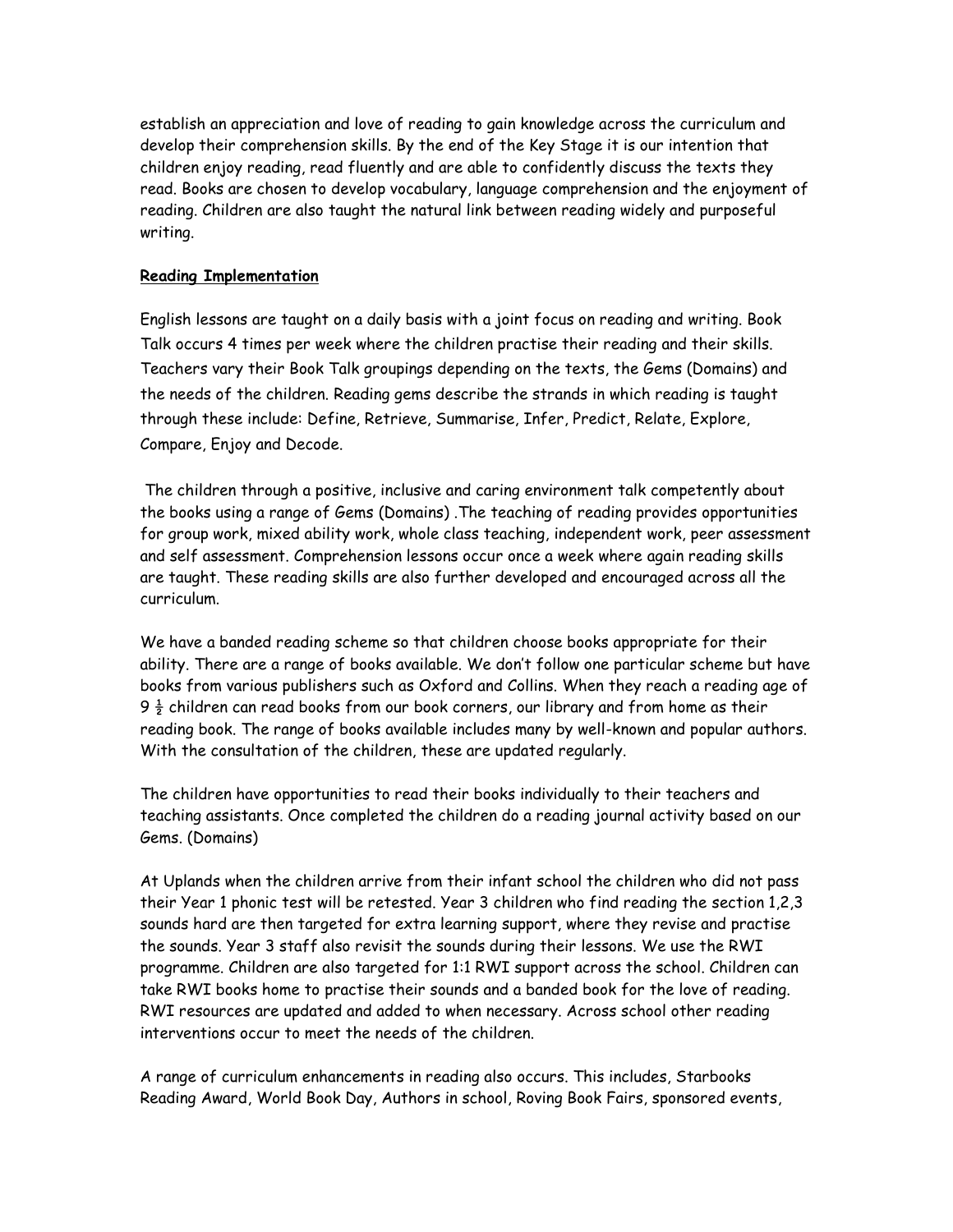link with the Rotary 'Books for home' scheme, development of reading corners, use of our school library (children can borrow books), development of our reading shed (on the playground) and much more.

## **Reading Impact**

By implementing the intent, children should be confident in the following areas:

- o Reading a range of texts
- o Discussing and comprehending texts using our Reading Gems
- o Reading fluently
- o Applying knowledge and skills from an English lesson to other areas
- o Enjoying reading.

As well as our day to day reading assessments, through-out the year children take part in a variety of reading tests. They complete NGRT11 reading tests and baseline, midline and endline Local Authority assessments. This process helps teachers target specific areas of reading. Reading fluency across the school also makes the teachers aware of children's reading speed. We also deliver various reading interventions across school to strengthen children's learning. As a junior school, we target children who still need to develop their phonic knowledge when they join ensuring gaps are addressed.

Work is marked and assessed in line with the marking and assessment policies. We recognise the importance of responding to children's work instantly to provide praise, support, encouragement and feedback as outlined in the 'Developmental Marking Policy'.

## Writing Overview

At Uplands we strive to create a stimulating writing environment where children thrive and feel empowered to be the best they can be. We aim to support children in their progressive learning journey, to become knowledgeable and resilient writers, through engaging and purposeful teaching. All staff endeavour to equip our children with a complete set of writing skills and give children the knowledge of where to apply them, to have the skills to complete pieces of writing to suit different genre and understand the required elements of each.

## Writing Intent

While at Uplands we aim to provide our children opportunities to write exciting and engaging pieces of work across the whole curriculum through quality first teaching. Progressive, stimulating and relevant lessons are taught with the purpose of writing embedded in each task, children are encouraged to offer ideas to shape their own curriculum. Every opportunity is made to make writing relevant to the real world and practical projects linking with the community.

The programme of study meets the requirements of the National Curriculum 2014. Key elements of writing are taught within English lessons (spellings, punctuation, composition and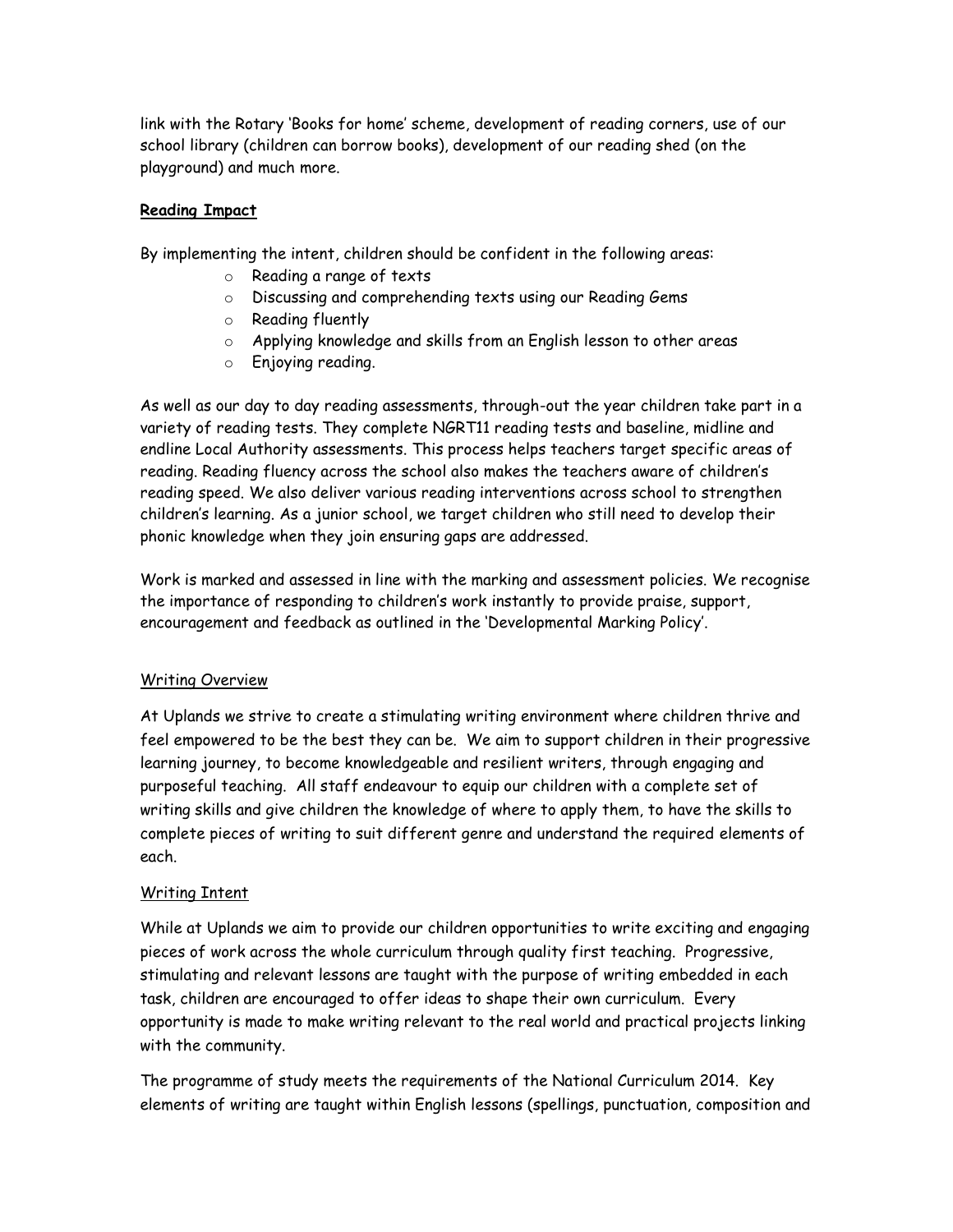grammar) and applied to a range of other contexts across different foundation subjects. This can be seen in our 'Writing Curriculum Map'. Ambitious and technical vocabulary is encouraged across different subjects and strengthen through reading tasks, children are also taught the natural link between reading widely and purposeful writing.

The four strands of Speaking and Listening: speaking, listening, group discussion and interaction, and drama permeate the whole curriculum. Interactive teaching strategies are used to engage all pupils in order to raise reading and writing standards. Children are encouraged to develop effective communication skills in readiness for later life.

## Writing Implementation

All children are given a broad range of writing genre which build on their KS1 experience and reading studies. English lessons are taught on a daily basis with a joint focus on reading and writing, each genre sequence starts with a cold task and ends with a hot task. There are also frequent opportunities for independent writing through other curriculum areas such as free writing and sketch stories.

Children are taught within mixed ability class groups. After assessing the needs of the children from the cold tasks work is set as followed: Main Task (set for children working at expected), Scaffold (Main Task but with scaffolding i.e. teacher support, teaching assistant support, modelled examples or Main Task in smaller steps) and Challenge (Main Task with elements of Greater Depth expectations for writing). The teaching of English provides opportunities for: group work, mixed ability work, whole class teaching, independent work, peer assessment and self assessment.

Handwriting is taught through the 'Nelson' handwriting scheme allowing children to progressively develop a consistent, fluent and joined style of writing. As children develop a joined style of writing they will progress from pencil to pen.

Spellings are taught within the English lesson and follow the National Curriculum (2014). Children are shown the spelling patterns and encouraged to find other words that match this pattern. Spellings groups are created to match the needs of the child and tested on a weekly basis, some list may link to RWI (Read, Write, Ink) or IEP (Individual Educational Plan) targets. Ambitious vocabulary is encouraged through 'Word of the Week' and built into 'Sketch Stories'.

## Writing Impact

By implementing the intent, children should be confident in the following areas:

- producing engaging pieces of extended writing across different elements of the curriculum,
- editing their own work: improving structure, grammatical features and engagement for the reader,
- applying knowledge and skills from an English lesson to other topic areas,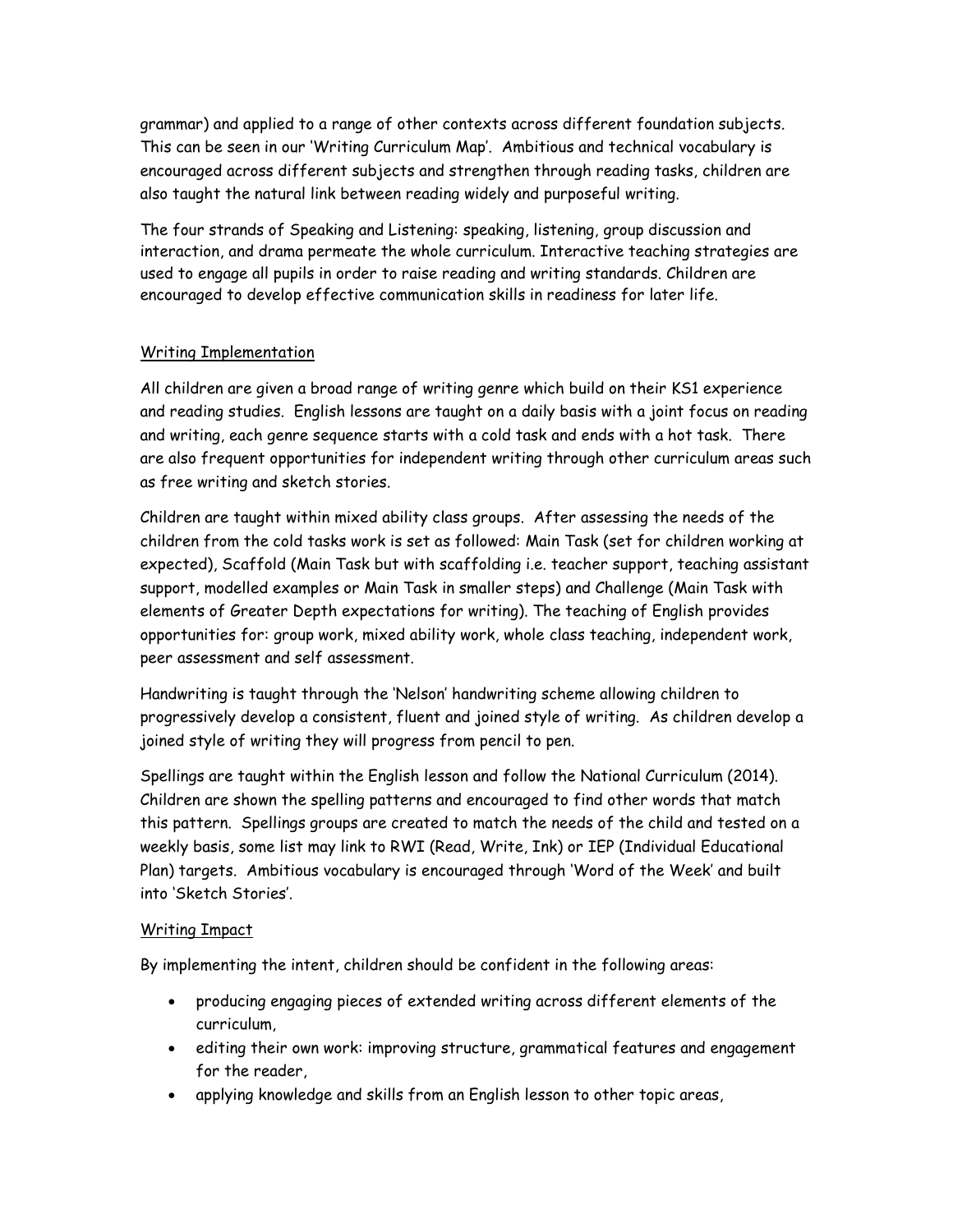recognising and create the appropriate style of writing to match formality and purpose.

The assessment of writing is through a 'cold and hot task' process where teachers identify elements in children's independent writing judging them as working towards, expected and greater depth within their current year group. Throughout the cycle the teacher will be responding to children's work providing praise, support, encouragement and future thinking points to move their work forward.

## **Planning**

Teachers and staff plan in year groups. All plans are used electronically. To guide planning, staff are reminded of the importance of the following aspects of teaching and learning:

- Clear objectives shared and understood
- Appropriate targets shared and success criteria given (when necessary)
- Direct teaching to move learners towards the targets
- Safeguarding time for practising new learning including oral rehearsal
- Plenaries and reviews to move the learning on
- On-going assessment through observation and questioning
- Previewing where the learning is going next

Teachers should plan to create a balance across these requirements, mindful of making the most of new technologies for learning, including the creative use of our IWBs to display digital and moving images that inspire more responsive reading and writing. Planning must meet the needs of the children and the interest of the co-hort. Cross curricular links are encouraged and English skills seen across all subject areas.

Long term planning is based on the English programmes of study.

Medium term planning is carried out half termly and focuses on the purpose of writing, text types used and stimulus.

Short term planning is carried out weekly. These plans include learning objectives, activities including scaffold and challenges, success criteria, useful resources and use of support.

Planning is reviewed as part of the monitoring cycle by the English co-ordinators and senior management team. Coverage is also monitored through the termly curriculum maps where English skills are also identified within foundation subjects.

## **Cross-curricular links**

Every opportunity to improve English skills across the creative curriculum should be taken. This is facilitated by our 'Creative Curriculum' approach to the foundation subjects. They offer good opportunities to practise the range of text types and gems (Domains). We encourage creative thinking, working with others, problem solving and enquiry because they enliven pedagogy and develop confidence in handling language precisely.

## **Computing**

Interactive Whiteboards, Computers, laptops and ipads are all used to enrich English and enhance skills including exploring multi-modal texts (images, animations sound and writing).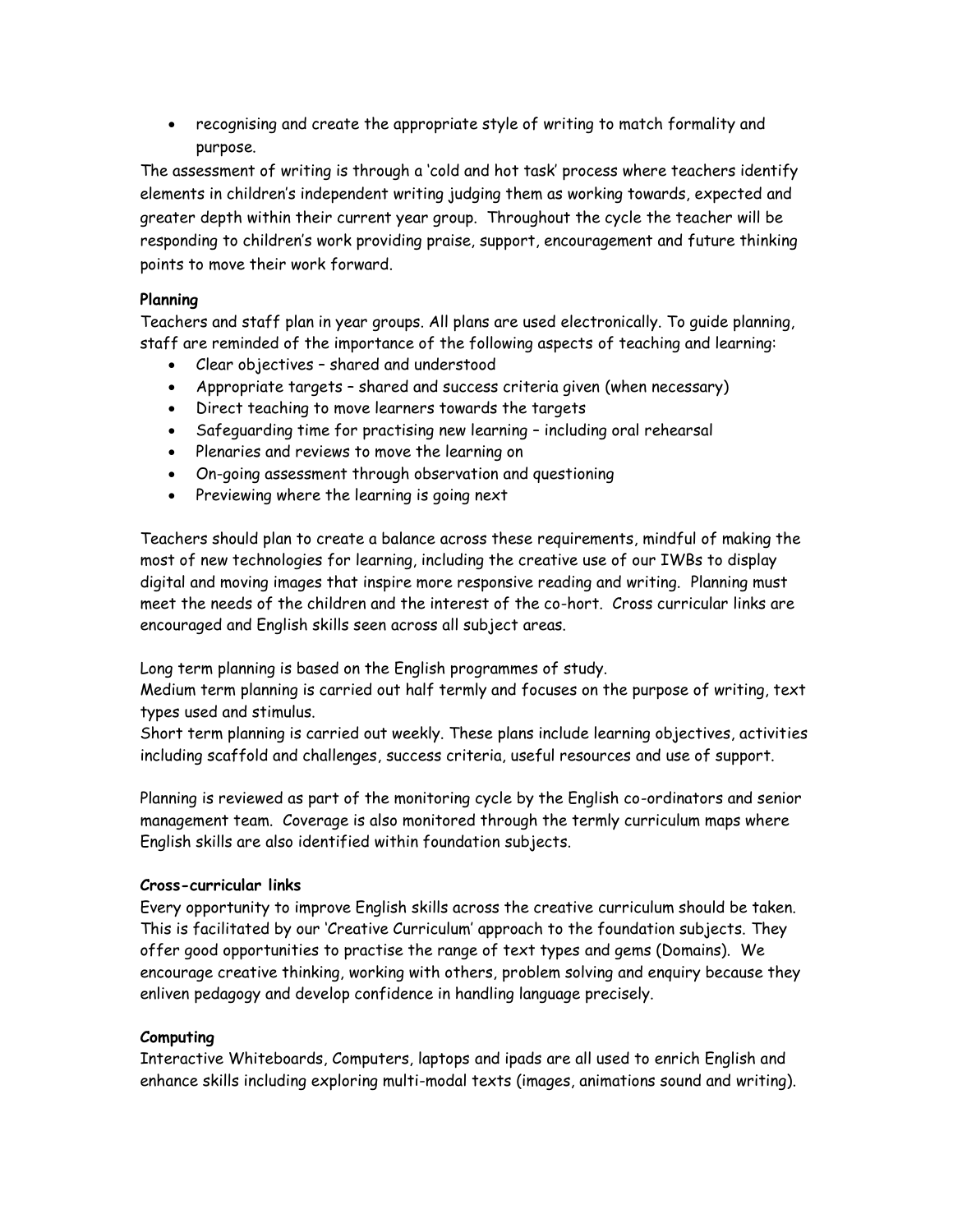Children are encouraged to use 'Spelling Shed' (an interactive app to improve spelling) and the use of ipads to correct spellings is encouraged.

## **Display**

We recognise the important role display has in the teaching and learning of English by having work displayed in the school. Every class has an English area where working walls show; key vocabulary, examples of texts, examples of sentence structure etc that provide a visual support for the children's learning.

#### **Role of the Subject Champion**

The English subject leaders are responsible for co-ordinating English throughout the school. The two leaders consist of: Reading across the curriculum and Writing across the curriculum. Within their role they:

- Ensuring continuity and progression across the whole school
- Providing all staff with guidelines and a scheme of work to show how aims are to be achieved and how the variety of all aspects of English are to be taught
- Advising on training, this will be in line with the SIP (School Improvement Plan)
- Advising and supporting colleagues in the implementation and assessment
- Assisting with requisition and maintenance of resources required for the teaching of English. This will be within the confines of the school budget
- Working alongside the local Network of schools to support assessment and moderation across the authority (including feeder schools)
- Inspire a love and interest in their subject area
- Work alongside the local authority consultants to improve teaching and learning

It is the role of the writing champion to ensure continuity and progression across the whole school. This is carried out through the following opportunities: book trawls, learning walks, pupil voice, moderation meetings and working alongside the local network school to ensure standardisation of work.

#### **Reporting**

Parents receive three appointments across the academic year where progress is discussed and targets are given to move learning forward. Parents receive an annual written report on which there is a summary of their child's efforts and progress in English over the year and a judgement against the 'Age Related Expectations'.

At the end of Key Stage 2 each pupil's level of attainment against national standards is included as part of their annual written report.

#### **Resources**

Materials are constantly updated, as new and relevant items become available. New resources are ordered after consultation with staff and discussions with the children.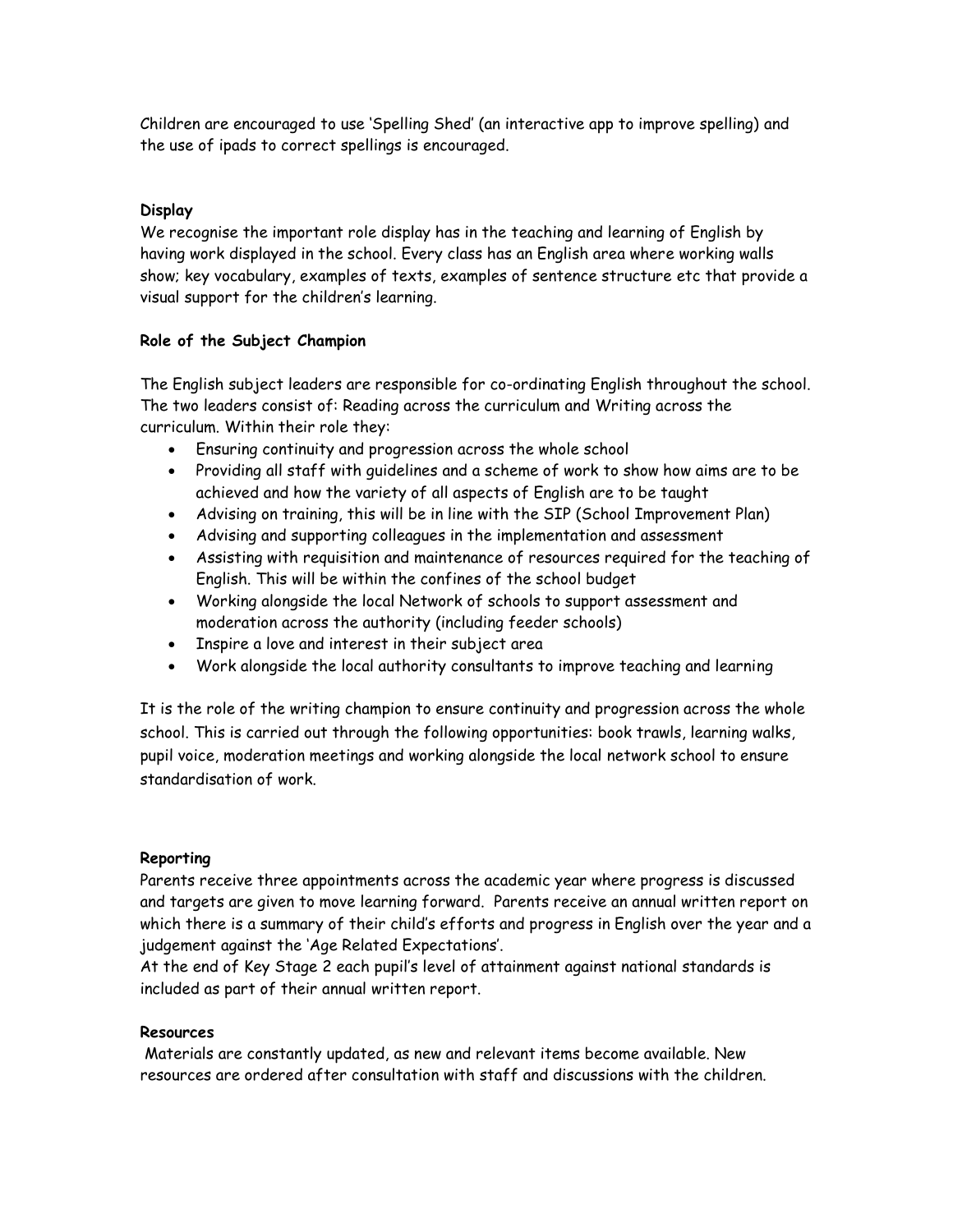#### **Equal Opportunities**

As a staff we endeavour to maintain an awareness of, and to provide for equal opportunities for all our pupils in English. We aim to take account of cultural background, gender and Special Needs, both in our teaching attitudes and in the published materials we use with our pupils.

#### **Children with SEND**

SEND pupils are fully included into the daily English lesson (Ambition for All) so that they benefit from our oral work and by listening and participating with other children in demonstrating and explaining.

Targets on Individual Education Plans (IEPs) are taken into account when planning group and individual activities. Teachers will address the child's needs through scaffolded tasks or through the use of support, unless their EHCP (Educational Health Care Plans) recommends further adaptations.

Several interventions run across school: 1 to 1 tuition Comprehension Express RWI (Phonic Teaching) Precision Teaching Small teaching intervention groups

Further advice can be obtained from the school's SENCO.

## **Parental Involvement**

At Uplands we encourage parents to be involved by:

- Informing them about termly targets
- Sending out help sheets particularly on helping with reading and writing at home
- Inviting them into school 3 times per year to discuss children's progress
- Giving them an annual report on their child's English work
- Getting their children involved in initiatives e.g. poetry competitions, World Book Day, Book fairs, sponsored events
- Sending out homework so that parents can support their child
- Support resources on the website

#### **Homework**

Children complete a range of creative curriculum activities where English skills transferred, this is completed within every 10 days. On a daily basis children are encouraged to read to an adult and home and complete a reading journal activity once a book has been completed. Spellings are given on a weekly basis to all year groups. Within the Spring term Year 6 children are supported with homework linked to SAT assessments. A weekly homework club is offered to all children to support with this work.

#### **Monitoring and Review**

Monitoring of the standards of children's work and the quality of teaching is the responsibility of the English co-ordinators and the senior management team. The work of